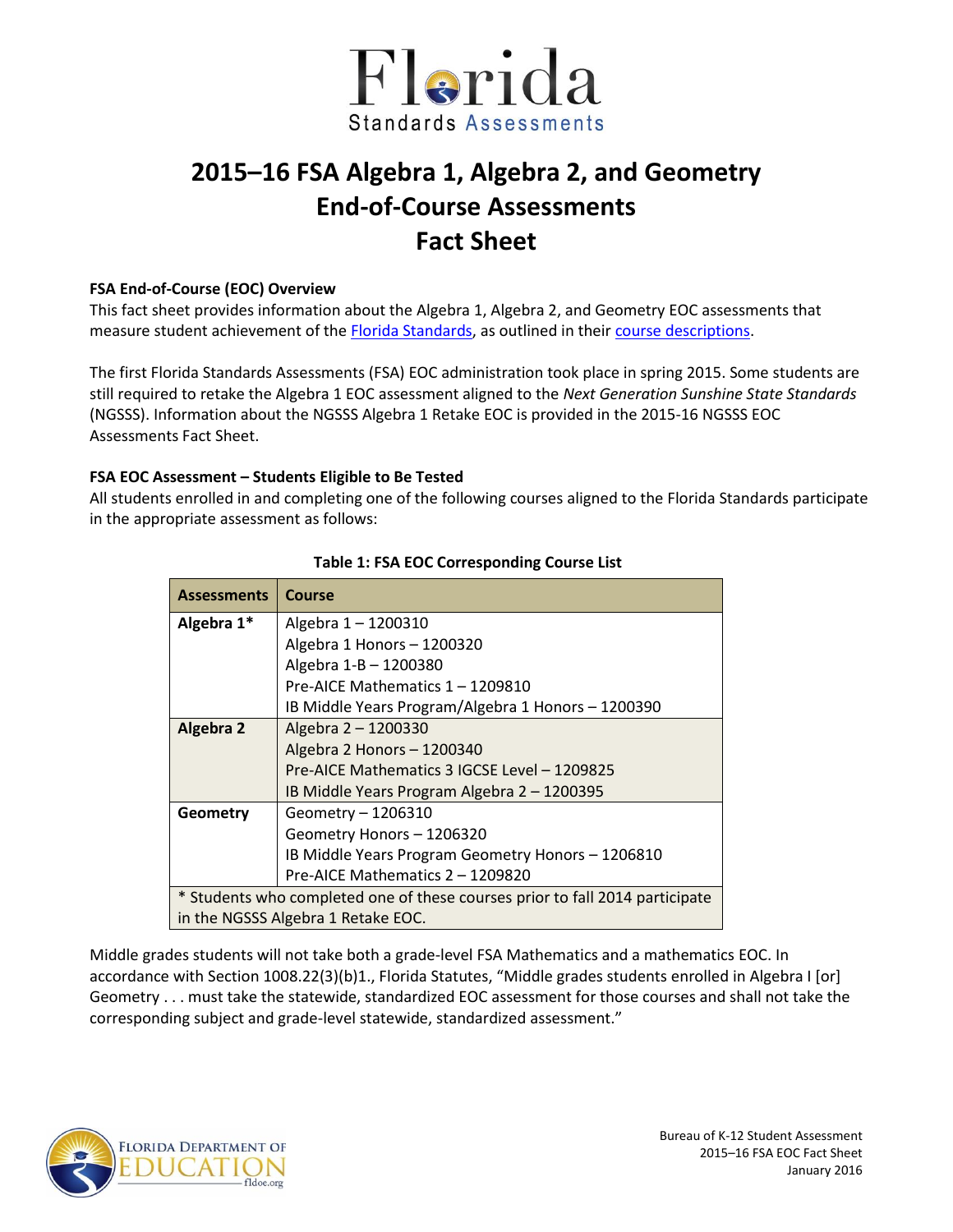# **Test Administration Schedule**

For a full schedule of EOC assessments, see the 2015-16 Statewide Assessment Schedule. The 2015-16 FSA EOCs will be administered as follows:

- Fall Administration: September 14–25, 2015
	- o Accommodated paper-based tests completed by September 18
- Winter Administration: November 30–December 18, 2015
	- o Accommodated paper-based tests completed by December 11
- Spring Administration: April 18–May 13, 2016
	- o Accommodated paper-based tests completed by April 29
- Summer Administration: July 11–22, 2016
	- o Accommodated paper-based tests completed by July 15

Students who need to retake an FSA EOC assessment may participate in any administration (Fall, Winter, Spring, or Summer).

# **Test Administration Information**

- The FSA EOCs are computer-based tests (CBTs).
- Paper-based versions (regular print, large print, braille, and one-item-per-page) are provided for students with disabilities who cannot access assessments on the computer, as specified in their Individual Educational Plans (IEPs) or Section 504 plans.
- CBT accommodations (e.g., text-to-speech) are available for students whose IEPs indicate these accommodations.
- Each assessment is administered in two 90-minute sessions with one session per day over two days.
- Any student not finished by the end of each 90-minute session may continue working for up to half the length of a typical school day.
- There are multiple forms of the assessment, with a maximum of 68 items on each test form. Six to 10 of these items are field test items and are NOT used to calculate student scores. For more information, see the Test Design Summary located on the [FSA portal.](http://www.fsassessments.org/)
- Four-page CBT Work Folders are provided for each EOC session for students to work the problems. An example of the work folder is available on the [FSA portal.](http://fsassessments.org/)
- Scientific calculators are provided as part of the CBT platform for **Session 2 only** of all FSA EOCs. The calculator is available for practice on the **FSA portal**.

#### **Practice Tests**

- Computer-based and paper-based **practice tests** and answer keys for each assessment are available on the [FSA portal.](http://fsassessments.org/) Practice tests allow teachers, parents/guardians, and students to become familiar with the system, functionality, tools, and item types that will be encountered on the FSA. For resources to help your student better understand the Florida Standards, please visi[t CPALMS.](http://www.floridastandards.org/)
- Students are required to participate in a practice test session at their school prior to testing.

#### **Achievement Levels and FSA Scale Scores**

Student performance on Florida's statewide assessments is categorized into five achievement levels. Table 2 provides information regarding student performance at each achievement level; this information is provided on student reports so that students, parents, and educators may interpret student results in a meaningful way.



2